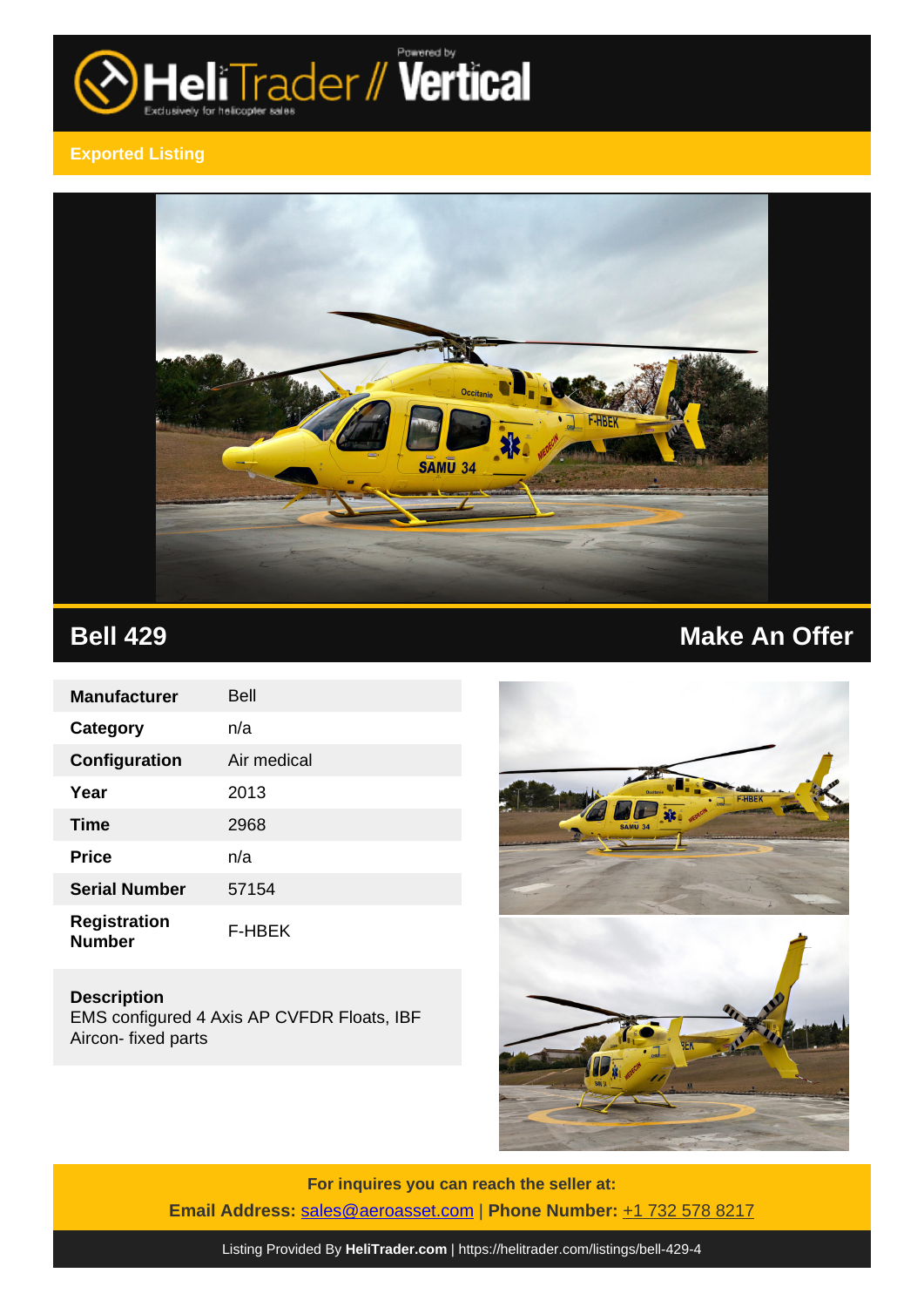## **Equipment**

ADF Receiver: KR-87 ADAHRS : KSG-7200 ADIU Assy AFCS: 4th Axis Autopilot Avionics & Radio Master switches Avionics compartment Battery: 53AH, 24V Garmin GTN 650/750 with HTAWS Enabled Co-Pilot Pitot Static System: Electrically heated CVFDR Digital Audio System: incl. ACU6100 (Becker) DME Transceiver: DME-4000 ELT fixed: C406-N HM EMS kit: OPM 429-29300-501 FADEC Engine Fuel Heater PW207D2 Engine Flight Control Computer Fuzz Burners for engines HTAWS: GNS 530W Marker Receiver NVG: KR 21 - Mod.1692 MFDU: 2x DU & 1x DU (NVG) M-PC3 Unit (Microbus): NAV/GPS/COM 1 /2: GNS 750 /GNS 650 NVG Cockpit Pilot Cyclic Stick Locking Device Radar Altimeter Transceiver: KRA 405B Single/Dual Pilot fitted Standby Horizon: H221FAM Starter/Generator: 2x 200A, 28VDC TCAS: Avidyne TAS620 Transponder Mode S: GTX 330 Weather Radar: Primus 660 Wire Strike Protection system (FP)

Tail Gear box Fairing

**For inquires you can reach the seller at: Email Address:** [sales@aeroasset.com](mailto:sales@aeroasset.com,) | **Phone Number:** +1 732 578 8217

Listing Provided By **[HeliTrader.com](https://helitrader.com)** | <https://helitrader.com/listings/bell-429-4>